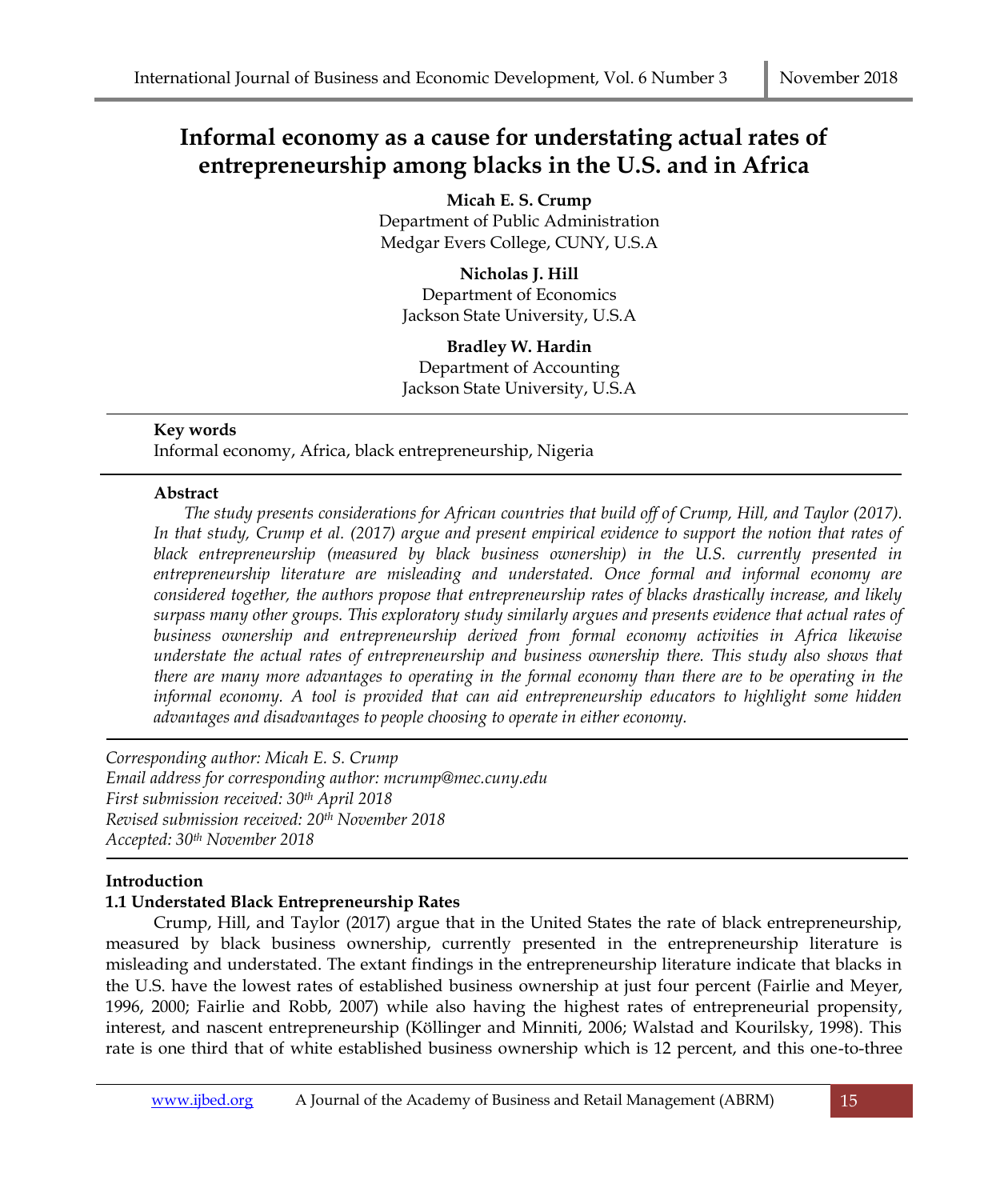percentage ratio has remained constant for more than the past 100 years (Bates, 1996; Fairlie, 1999; Fairlie and Meyer, 1996, 2000).

The literature also shows that blacks in the U.S. are unique relative to most other major racial and ethnic groups studied in the literature (Bradford, 2003; Butler, 1991; Hout and Rosen, 2000; Singh, Crump, and Zu, 2009). They are likely to engage in entrepreneurial activities differently than others (Crump 2013; Crump et al., 2017). Most of the findings on them relate to entrepreneurs who operate registered businesses in the formal economy. This led Crump et al. (2017) to question if the exceptionally low rates of black business ownership in the U.S. relative to non-black population groups there result primarily from a measurement issue.

From the literature, the researchers hypothesized that certain forces act greater on blacks relative to non-blacks leading blacks to operate businesses in the informal economy at a significantly higher rate (see Crump 2013 for a more detailed explanation). Given the challenges of measuring informal economy activity (Macias and Cazzavillan, 2010; Schneider, 2005a, 2005b) among racial and ethnic groups, Crump et al. (2017) analyzed indirect measures and found that as the percentage of black population density increases in areas in the United States, those areas are more likely to contain a higher proportion of entrepreneurs operating in the informal economy. The researchers further established an *Informal Economy Index* (IEI) that can be used to measure the level of a city's informal economy activity based on its percentage of black population.

Crump et al.'s (2017) *IEI* supports their proposition that the well-established findings surrounding the underrepresentation of blacks in entrepreneurship compared to other groups diminish when the informal economy is factored into consideration. Once formal and informal economy are considered together, the authors propose that the sum of entrepreneurship rates of blacks drastically increase and likely surpass many other groups who operate in both economies. Similarly, actual rates of business ownership and entrepreneurship derived from formal economy activities in Africa likewise may understate the actual rates of entrepreneurship and business ownership there.

The implications of understated entrepreneurship rates among a population group may carry severe negative consequences. Such consequences may be experienced by the group, or by other affected outside groups and the broader community, society, and economy. Examples include prospective suppliers, partners, and investors who forego opportunities because the opportunities remain hidden. Additional groups include policy-makers, government officials, and grant funding institutions that divert resources elsewhere because of distorted perspectives on the actual entrepreneurial opportunities that exist among these hidden entrepreneurs. If systemic forces act more strongly on any particular ethnic, racial, or national group to understate that group's entrepreneurship rates, then research efforts to reveal these hidden forces should prove a worthwhile undertaking.

#### **1.2 Aims of this Research**

We believe the extent to which *geographic areas marked by high black population density* correspond to *increasing levels of informal economy activity* compared to *geographic areas of lower black population density* is an interesting empirical question. Countries like Brazil and Guyana in South America, and many countries throughout the Caribbean and Africa have high concentrations of black population density and are therefore ideal for such investigation. Thus, one aim of this exploratory study is to contribute to a foundation that argues for such investigation beginning in countries in Africa. We begin this endeavor by investigating whether any adverse impacts stemming from an underestimation of black entrepreneurs in the U.S. likewise *relate* to black entrepreneurs and business owners in Africa whose entrepreneurship rates may also be largely understated. A second aim of this study is to explore any importance to policymakers and educators in both Africa and in the U.S. teaching entrepreneurs and business owners about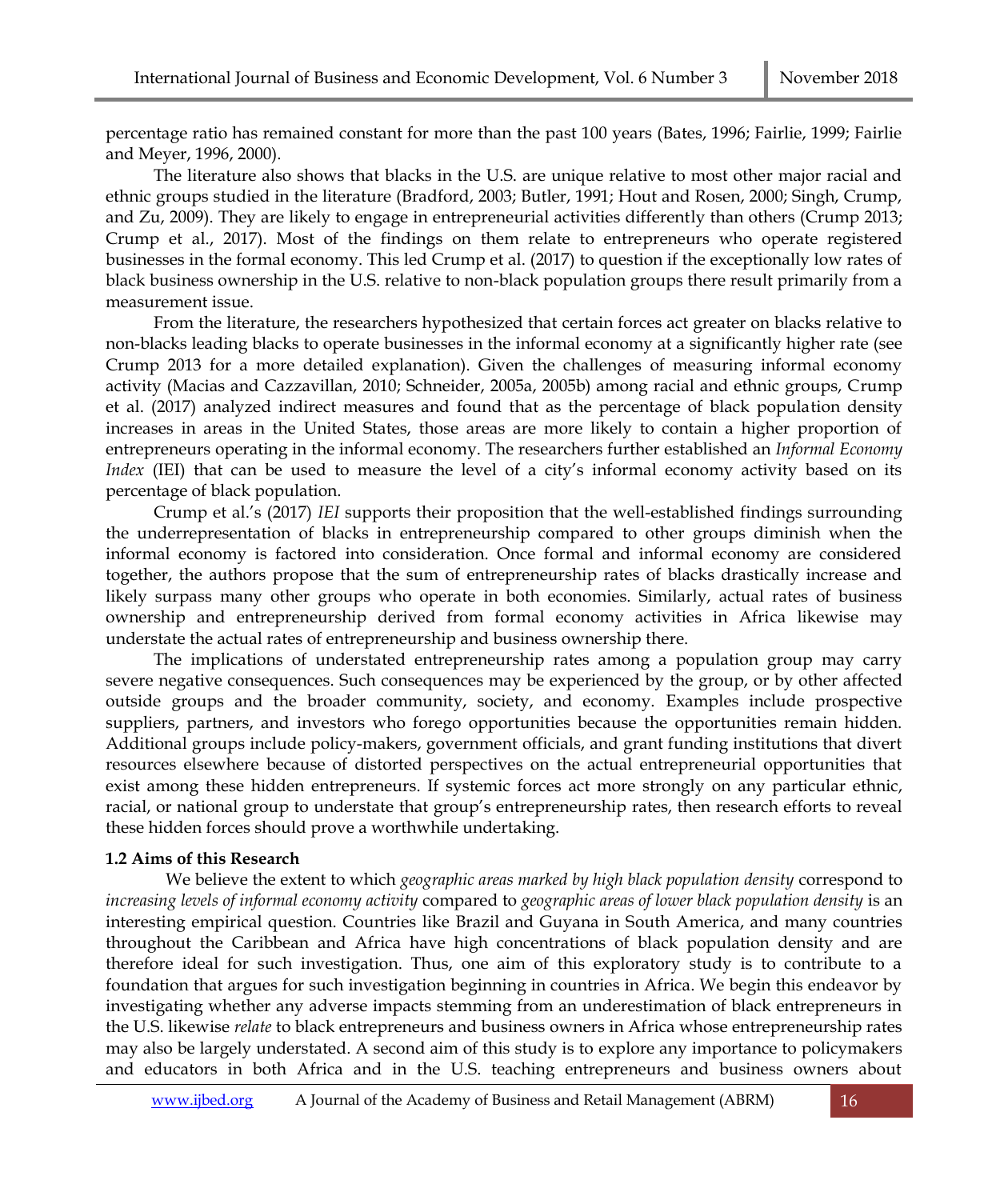differences and trade-offs of operating in either the formal or informal economy. Finally, we hope that this study contributes to a growing body of work that aims to increase any suppressed rates of entrepreneurship among blacks both in the U.S. and in African nations.

# **Literature Review**

# **2.1 What is the Informal Economy?**

The informal economy is difficult to clearly define (Chen, 2012; Macias and Cazzavillan, 2010; Schneider, 2005a). Yet, it is an economy that is active in all countries around the world (Schneider, 2002 and 2005b), and is increasing (Murkherjee, 2016; Schneider, 2005b). Murkherjee (2016) presents a nice typology of works that illuminate this economy. In many developing nations, this sector accounts for more than half of all economic output (Godfrey, 2011). Chen (2012) shows how four different schools of thought (*Dualist, Structuralists, Legalists*, and *Volunteerists* schools) distinctively view and define this economic sector differently than each other. The International Conference of Labour Statisticians (ICLS) defines the informal sector as employment and production that takes place in unincorporated small and/or unregistered enterprises and includes all types of informal employment both inside and outside informal enterprises (Chen, 2012). This informal economic sector is comprised of several sub-dimensions that are easier to define. Some researchers partition the informal economy based on illegal versus legal activities, overlaid against illegitimate versus legitimate activities (e.g., Crump et al., 2017; Schneider, 2005a; Williams and Shahid, 2016). For our current discussion, we focus on the dimension that consists of business trade activities that would otherwise be lawful if the activities were taxed, licensed, regulated, and recorded.

# **2.2 What Causes People to Choose the Informal Economy Option?**

Many forces lead people to operate in the informal economy, such as high unemployment, regulation, corruption, taxation, administration, and low salary levels and quality of public goods such as infrastructure (DeSoto, 1989; Dreher and Schneider, 2010; Johnson et al., 1998; Kaufmann, 1997; Khavul, Bruton, and Wood, 2009; Maloney, 2004; Schneider, 2005a; Shleifer, 1997; Shleifer and Vishny, 1993; Shleifer and Vishny, 1994; Shleifer and Vishny, 1998; Schuck and Litan, 1987; Williams and Round 2008). In nations where, low contract enforcement and inefficient institutional environments abound, potential entrepreneurs are pushed into the informal economy (Mukherjee 2016). People with high income levels choose the informal economy option out of having the discretion to run a business or not to run a business as a secondary source of income (Williams, 2008; Williams and Round, 2010). High income people also choose this option to increase wealth, business acumen, and access to resources (Webb et al., 2009), to escape corruption and bribes (Williams and Round, 2008), and to exploit opportunities from pre-existing formal employment (Williams, 2008; Williams, 2010; Williams and Nadin, 2010). People with middle income levels choose to operate in the informal economy also out of choice (Williams and Round, 2010, 2007), for hobby/personal interest reasons (Williams and Round, 2007), and to reduce risks with formal employment (Williams and Round, 2007).

People with low income have additional reasons to choose the informal economy. These include (1) for survivalists purposes, out of necessity, and as a main source of income (Edgcomb and Thetford, 2004; Williams, 2008; Williams, 2010; Williams and Nadin, 2010; Williams and Round, 2010); (2) because they are undercapitalized, and because they perceive themselves as targets of discriminatory practices in the formal labor market (Webb et al., 2009); (3) to reduce risks associated with formal employment (Williams and Round, 2007) such as demotion or dismissal; (4) to gain dignity and autonomy that they believe cannot easily be attained in formal employment (Maloney, 2004); (5) to favorably transform their work identity (Cross, 2000); and (6) because of hobbies, or personal interest (Edgcomb and Thetford, 2004;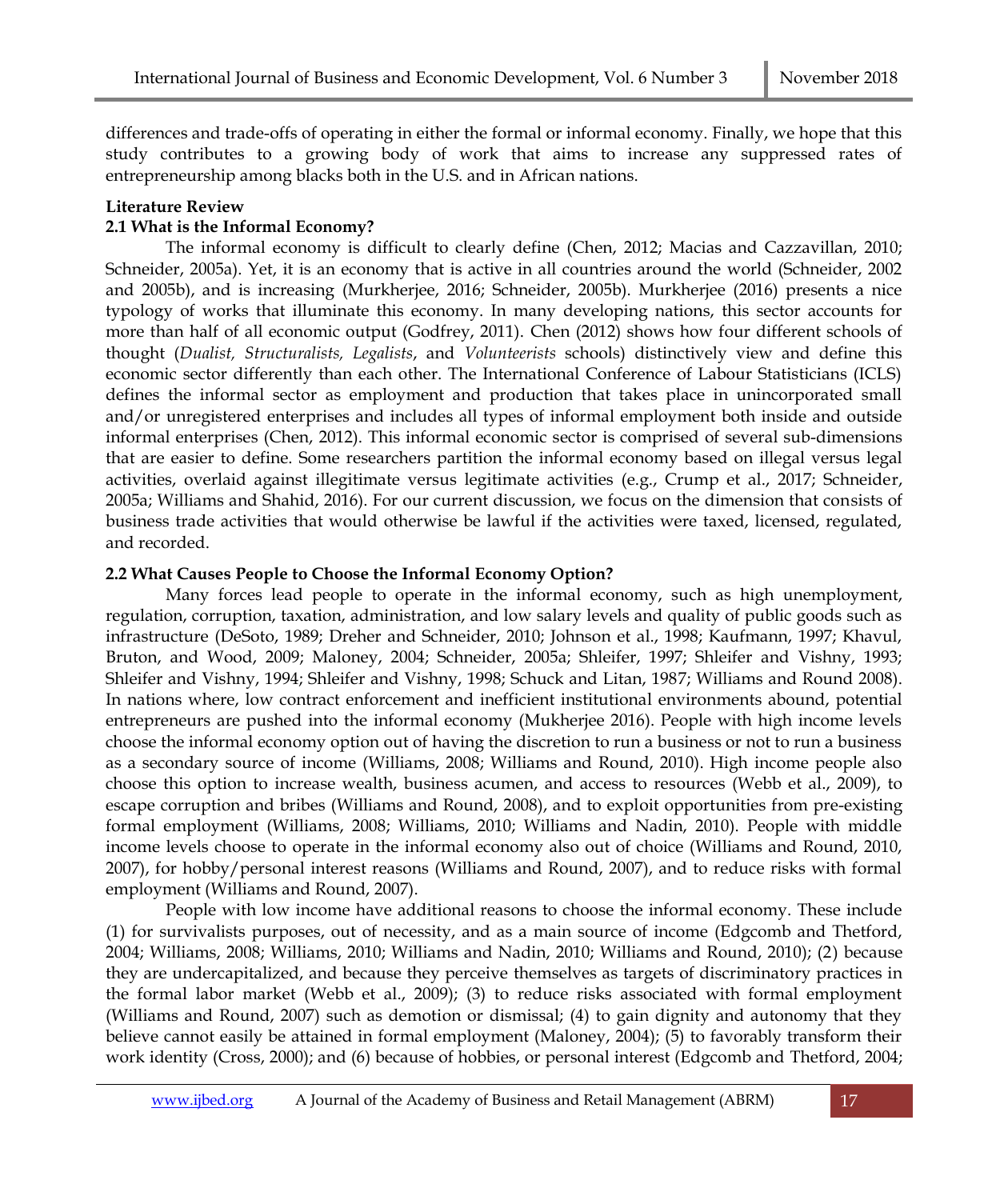Williams and Nadin, 2010). Some entrepreneurs make the choice to operate in either the formal or informal economy, only (Schneider, 2005a). Others choose to operate in both simultaneously by formalizing their business activities while also keeping some portion of their trade activities hidden. The criteria that guide this choice relates to perceived positive and negative tradeoffs that accompany both choices (Guillermo, 2008). Some of these trade-offs are advantages, and others are disadvantages. A third group of people *unwittingly* find themselves simply trading in a non-formal way in the informal economy, without really giving any thought to the existence of any official rules and regulations governing their business trade. This highlights that many who operate in the informal economy never make an explicitly conscious choice to do so.

## **2.3 Trade-offs: Formal Versus Informal Economy**

In a nation's formal economy, primarily all businesses are registered, and their income taxed. Most new and existing businesses are required to secure some sort of industry-specific license to ensure safety and harm remain in balance. Businesses must also obtain some type of general license(s) that grants permission to sell to the public and hire employees. These businesses, then, are registered, taxed, licensed, and regulated. Incentives for accepting these regulations are many. First, informal sector businesses cannot fully take advantage of market-supporting institutions and their access to capital is drastically limited (De Soto, 1989; Kaufman and Kaliberda, 1996; Johnson, McMillan, and Woodruff, 1999). By becoming registered on public registries, these businesses enjoy more visibility to a broader market of potential customers, suppliers, investors, and other types of strategic partners. In contrast, if a business does not register, it typically remains visible only to smaller localized markets of customers at *arm's length* of the business owner.

By becoming a legally identifiable business, the owner can convert the business into a separate legal entity such as a corporation or limited liable company. Prior to such a change, that business can be thought of as only being a *verb*. That is, the business is not a thing or *noun*. Instead, the business is simply an action (*i.e.,* a verb) that an owner *does*. When a business remains a verb, it and the owner are one in the same. Thus, no portion of the business can be traded as equity ownership in exchange for needed capital because a business owner cannot sell a portion of his *actions*. Additionally, the owner is personally and fully liable for all of the business' actions and liabilities. Also, when an entrepreneur instead registers his/her new or existing business as a legal entity, the business becomes a *noun*, and any portion of that business (the legal entity that is separate from the owner) can be sold or traded in exchange for equity. Formalizing one's business also enhances its legitimacy and brand to most stakeholders including customers, lenders, investors, and key recruits. Additionally, formalizing a business secures the right to use court services to settle disputes, and police and emergency fire services without reparation. Chen (2012) summarizes these benefits as providing: access to finance and market information; access to public infrastructure and services; enforceable commercial contracts; limited liability; clear bankruptcy and default rules; access to government subsidies and incentives including procurement bids and export promotion packages; membership in formal business associations; and access to a formal system of social security.

We ask: *Do trade-offs differ among entrepreneurs who operate in the informal economy in the U.S. relative to those who operate in the informal economy in Africa?* Africa is an enormous, multifaceted, and highly diverse geographic area that consists of many countries. These countries vary drastically from each other in many ways including climate, religion, culture, political system, language, ethnicity, infrastructure development, and legal/regulatory environment. Research efforts to identify specific barriers and opportunities that relate unilaterally to the region are scant. Thus, literature available on African countries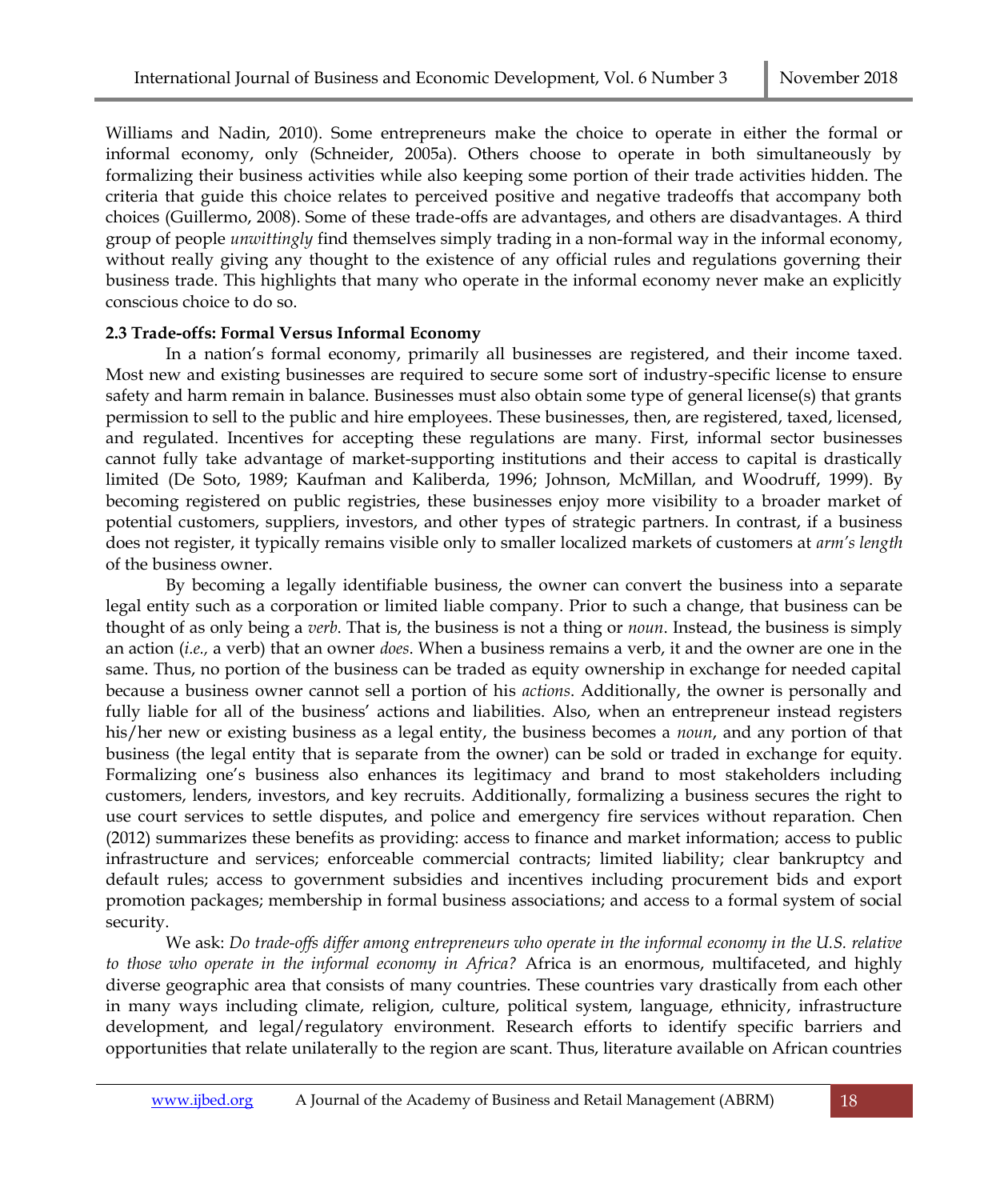typically focuses on some smaller subset of countries. Nonetheless, some generalizations have been identified in the literature.

# **2.4 Entrepreneurship Education in Africa**

Africa is a very young population with nearly 60 percent of its people being younger than 25 years. Only one in four children receive a secondary education, and less than five percent of these receive any type of vocational training (Kshetri, 2011). Entrepreneurship education could provide a helpful addition. DeJaeghere and Baxter (2014) point out, however, that much of the entrepreneurship education currently in Africa consists of necessity-driven training aimed at creating micro-enterprises and livelihood options aimed at getting out of poverty. In contrast, opportunity entrepreneurship education there would more so be aimed toward broader business and economic development. But such improvements rely on national and local governments cultivating the necessary conditions for youth to succeed in entrepreneurship. Otherwise, necessity entrepreneurs will fail as they transition into competitive and struggling marketplaces (DeJaeghere and Baxter, 2014; Libombo and Dinis, 2015).

# **2.5 Perceptions of Entrepreneurship in Africa**

In general, people in West Africa value being an entrepreneur (Amine and Staub, 2009; Kiggundu, 2002; Rheault and Tortora, 2008). Yet, negative perceptions also exist. Many in Africa including some governments believe that being self-employed in a small enterprise equates to being *unemployed* (Amine and Staub, 2009). Given that West African countries are primarily collectivist societies (Hofstede, 1983) others believe that entrepreneurial status creates a duty that an entrepreneur share his/her income with extended family members and others when needs arise. This belief and practice are seen as negatively disadvantaging one's business performance, and for many, it serves as a deterrent to business ownership (Kiggundu, 2002).

Some West African entrepreneurs even relocate their businesses away from their hometown because of fear of the business becoming encumbered with family members (Robinson et al., 2009). Further, especially in rural areas, there is a strong incidence of belief in witchcraft where sorcerers provide blessings, curses, and protection. Amine and Staub (2009) explain the widespread belief that entrepreneurs who are perceived as shirking their expectations to support extended family members through hard times may risk becoming the object of a curse. This fear likewise discourages some potential entrepreneurs from actually venturing into entrepreneurship.

Loyalty to such strong ties is also causally linked to fewer innovations coming from African businesses than from those in other more developed countries (Robinson et al., 2009). In the case of Ghana, there is a tendency for entrepreneurs to employ family members rather than more qualified applicants which likely result in a workforce that is less creative and lacking independent thinking (Robinson et al., 2009). Additionally, Robinson et al. (2009) show that people in Ghana view and treat older people as wiser and more knowledgeable. These tendencies serve to counter creativity and innovation by younger minds in favor of the more conventional wisdom of older people.

# **2.6 Women and Entrepreneurship in Africa**

While there is a general sense among Africans that entrepreneurship has value and is regarded favorably, there is also a strong negative attitude toward women entrepreneurs at the community level (Amine and Staub, 2009; Rheault and Tortora, 2008). Amine and Staub (2009) provide a detailed explanation on many systemic barriers that women in Africa face in trying to become entrepreneurs. So while many exceptions exist where African women are making huge strides and becoming successful global entrepreneurs, the bulk of women-owned businesses in Africa are informal economy firms, formed out of necessity, and small-scaled enterprises (Amine and Staub, 2009; DeJaeghere and Baxter, 2014).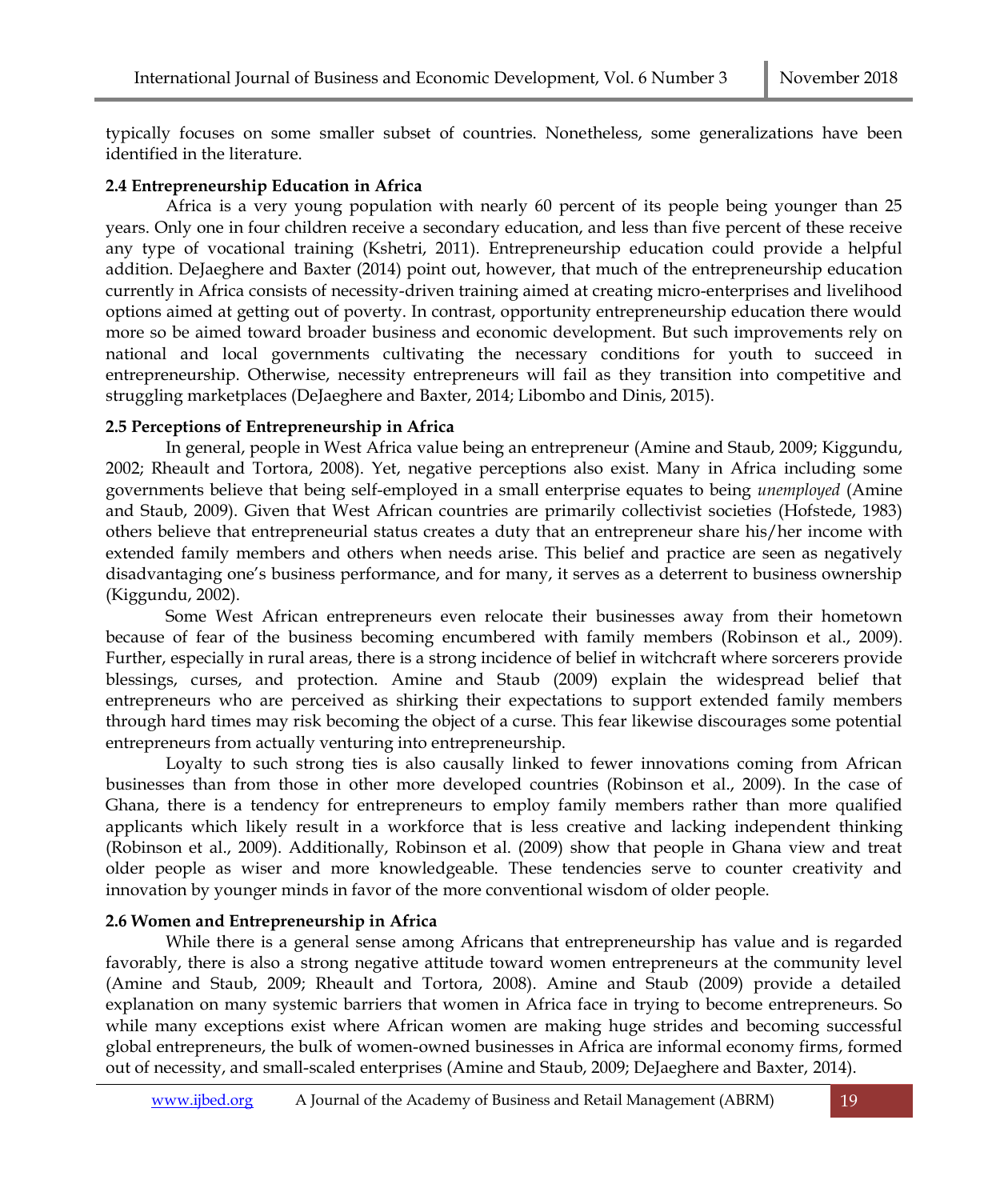#### **2.7 Political Environment in Africa**

Throughout much of Africa, government and the private sector share the factors of production. Therefore, in these mixed economies the governments are the largest employers since they have nationalized many of the nation's firms. Governments also control large portions of countries' national resources (Kshetri, 2011; Mvunganyi, 2010). African entrepreneurs in Africa compete with many ethnic migrants from outside regions who have moved to Africa in search of entrepreneurial opportunities. These non-African immigrants typically possess more formal education and better business networks and are therefore able to establish competitive advantages over indigenous black entrepreneurs there. As a result, these non-African immigrant entrepreneurs stake out strongholds in certain markets and create restricted access to those markets by prospective local African entrepreneurs (Amine and Staub, 2009).

Kshetri (2011) explains that these types of activities in Africa from foreign firms come at the expense of local entrepreneurs. Citing an example from *illegal-fishing.info* (2007) where thousands of fishermen on Africa's coast have lost jobs, Kshetri (2011) argues that the political process in a given country has a built-in bias that favors organized groups and industries compared to those that are unorganized (Mitra, 1999, as cited in Kshetri, 2011). Because most African countries do not have large and organized local commercial fishing industries to pressure their governments, outside organized groups and industries out lobby the local African groups to enacts laws and policies in the outside groups' favor, and to the local citizens' demise (Kshetri, 2011).

#### **2.8 Regulatory Environment in Africa**

Africa creates fewer new firms than any other region in the world (Klapper and Love, 2010; Munemo, 2012). Regulation is largely to blame (Kus, 2010). In Sierra Leone, for example, formal firms often pay as much as three times their profit in taxes. In Angola, the procedures to formalize a business often take 1,000 days or more (The Economist, 2006). These examples illustrate why many entrepreneurs throughout the continent strategically remain small and informal (Fadahunsi and Rosa, 2002). In response, many African countries are attempting substantial business entry reforms (Atchoarena and Delluc, 2001; Kent and Mushi, 1995; Okpara and Wynn, 2007). Some governments have even given small business owners the option to pay for a license that allows them to do business, while also remaining informal when it comes to paying taxes (Amine, and Staub, 2009). Most African countries also lack strong protection for property rights (Mbaku, 2007) in spite of available knowledge that developing economies cannot reach their economic potential without the ability to ensure impartial enforcement of contracts (Olson, 1996; Sievers, 2001).

## **2.9 Entrepreneurship and Corruption in Africa**

Countries with burdensome regulation of entry have higher levels of corruption (Djankov et al., 2002). In turn, corruption is associated with increased levels of informal activity (Friedman et al 2000; Bhattacharya and Ghose, 1998), and causes a tremendous and detrimental impact on economic growth (Svensson, 2005). In Africa, corruption is identified as a major impediment to entrepreneurship (Goedhuys et. al., 2016). World Bank enterprise survey data (2015) shows some African countries are ranked 2nd in all categories behind Asia for corruption activity and its impact on factors that influence entrepreneurial growth.

## **2.10 Digital Divide in Africa**

Accessing technology is a critical determinant to entrepreneurial success. Murthy et al. (2015) show that recent internet access by countries in Africa is enormously low, and that the observed digital divide is continually widening. In spite of this divide, however, explosive internet connectivity is occurring in some countries on the continent. Nigeria is leading the charge in millions of new internet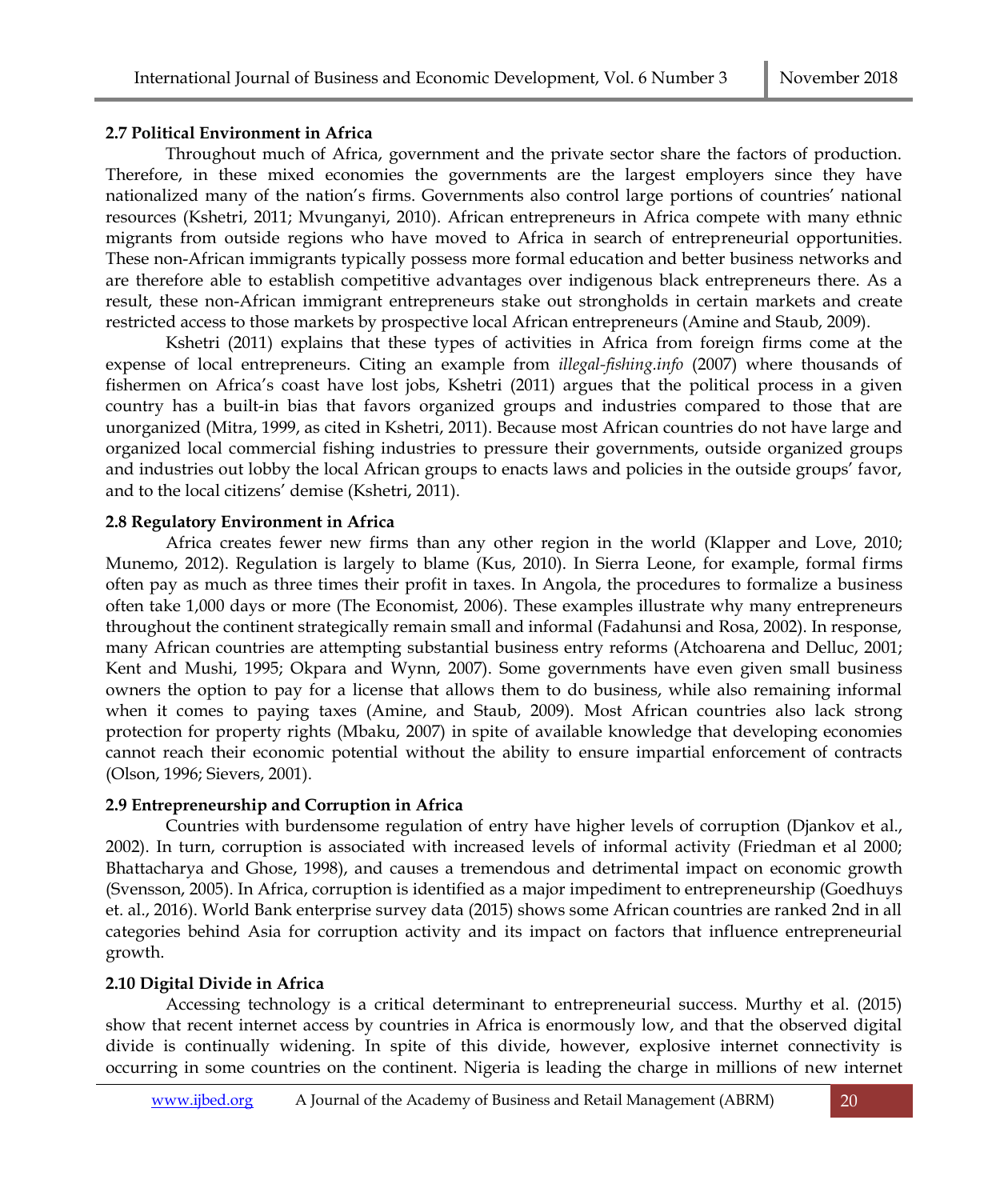users. Kenya, Madagascar, Malawi, Mali, Sudan, and Tanzania are some of the other top ten countries in millions of new internet users on the continent (Musarurwa and Jazri, 2014). Sadly though, this sudden increase across the region is also a major cause of an increase in cybercrime there (Krizinger and Solms, 2012). This phenomenon has prompted Oladipo (2015) to explain that cyber-crime is Africa's next big threat.

# **2.11 Informal Economy in Africa**

Schneider (2005) calculated 41.3 percent as the portion of Africa's economic activity that occurs in the informal economy. Seven years later, the International Labor Organization (2012) reported that 72% of all non-agricultural employment in sub-Saharan Africa is informal, and that 70% of this informal employment can be categorized as self-employment. Thus, roughly half of all sub-Saharan African employment exists in the informal economy. Although motivations for becoming an entrepreneur is increasingly becoming opportunity-based instead of necessity-based (Kshetri, 2011), a primary reason such a large portion of Africans trade in the informal economy is out of necessity (Schneider, 2005). For many citizens, the informal sector is the only place they can work in order to achieve a minimum standard of living (Schneider, 2005). But as we have presented earlier, excessive regulation is also a primary reason why people trade in the informal economy in Africa. Zimbabwe, Tanzania, and Nigeria contain the largest portion of informal economy activity accounting for 63.2, 60.2 and 59.4 percent respectively of official GDP.

Nigeria contains the largest population size of 182.2 million people out of all African countries, with Tanzania containing 53.5 million residents, and Zimbabwe having 15.6 million (Worldbank, 2015). One study found that 69 percent of potential entrepreneurs in Nigeria would not formally register their businesses, while only 19 percent would (Kshetri, 2011; Rheault and Tortora, 2008). With a population of 55.0 million, South Africa is considered the largest center of entrepreneurial activities in Africa (Ford, 2009). Along with Mauritius (1.3 million population), Namibia (2.5 million population) and Botswana (2.3 million population), these four countries rank among the world's top 50 countries in entrepreneurial climate and ease of doing business (Kshetri, 2011; The Economist, 2006a).

## **3. Findings and Discussion**

There are several findings we wish to highlight. First, the findings on corruption in Africa lead us to question whether *corruption* as language and practice leads to a broadly accepted notion that corruption exists much more so in the region than it actually does. Many practices that are referred to as "corruption" in informal settings are actually similar to actions that are considered *license*-, *permits*-, *expedite fees*-, and other similar collections in formal settings. If any of these practices are otherwise identical with the exception being the level of formalization among a particular governing institution or person, then this phenomenon currently conceptualized as corruption should be shed in a different light.

Consider any country in a least developed nation that has government bodies spread throughout the country. The degree of formalization and centralization of many of its government practices and procedures may be far less formal than those same practices and procedures in highly developed nations. Thus, the only difference between some of that which is considered corruption in Africa, and which is broadly accepted as legal and legitimate in developed countries, may simply be a matter of language. If some activities in Africa are no different than a city comptroller or cashier in a small city in the U.S. performing the same action, except in a formal manner, then the implications to the broadly accepted notion of Africa being highly corrupt could be substantial.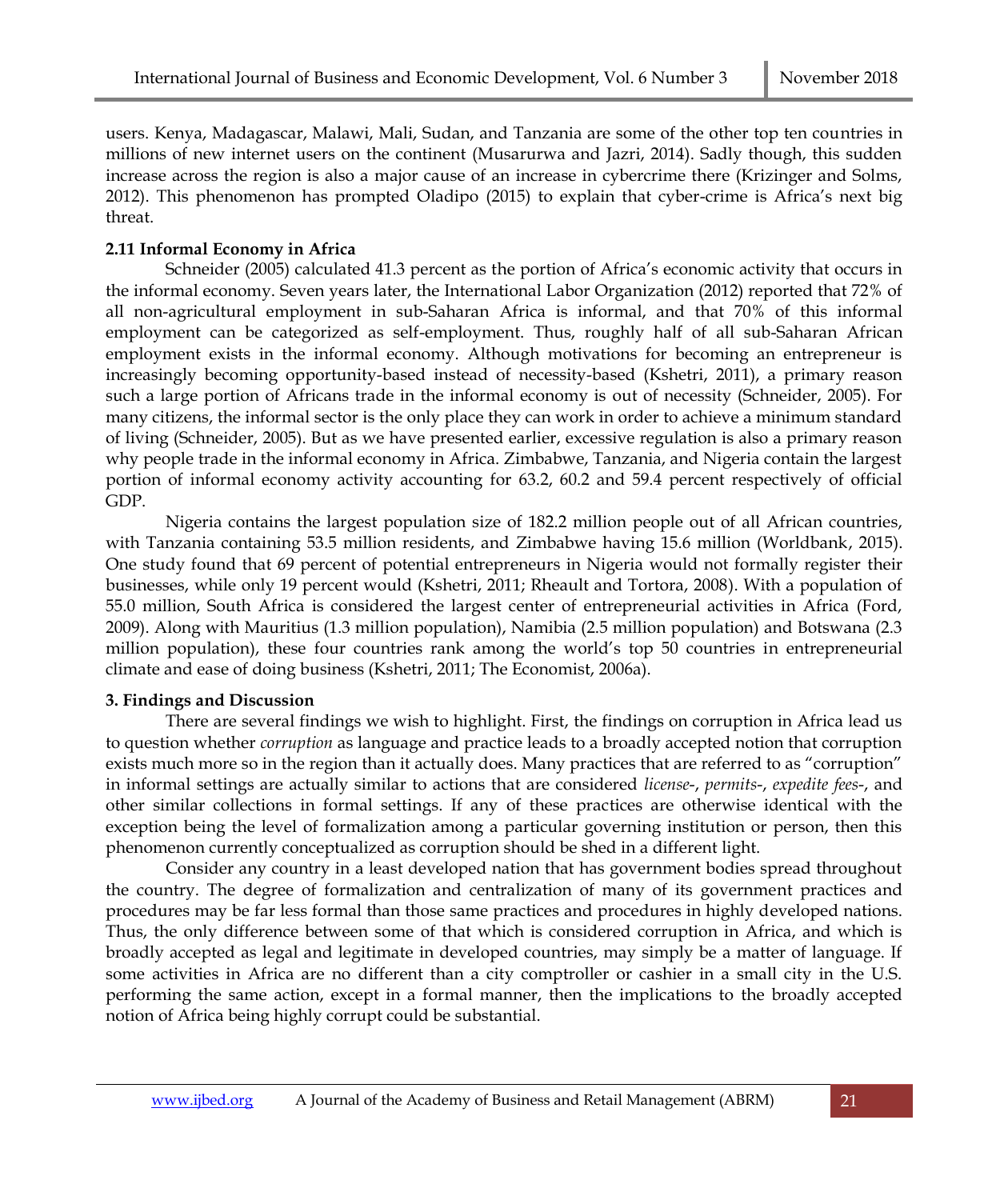Second, the findings and statistics presented above on the informal economy in Africa reveal an interesting story when population sizes are factored into consideration. The combined populations in 2015 of the previously presented top four countries in Africa based on entrepreneurial activities, Mauritius, Namibia, Botswana, and South Africa amount to one-third (33.5 percent) of Nigeria's total population (Worldbank, 2015). If, as presented earlier, 69 percent of potential entrepreneurs in Nigeria's population go on to operate in the informal economy, then this number of informal economy entrepreneurs likely far exceeds the total number of entrepreneurs in all four of the top African entrepreneurial countries. It is also quite conceivable that the number of informal economy entrepreneurs in Nigeria may also exceed the *total combined population* in all four countries as well (See Table 1).

| Top Informal Economy Countries in Africa    | Population in 2015 |                           |
|---------------------------------------------|--------------------|---------------------------|
| Tanzania                                    | 53,470,420.00      |                           |
| Nigeria                                     | 182,201,960.00     |                           |
| Zimbabwe                                    | 15,602,750.00      |                           |
| Total                                       | 251,275,130        |                           |
| In World's Top 50 Entrepreneurial Countries | Population in 2015 | % of Nigeria's Population |
| South Africa                                | 55,011,980.00      | 30.2%                     |
| Namibia                                     | 2,458,830.00       | 1.3%                      |
| Botswana                                    | 2,262,490.00       | 1.2%                      |
| Mauritius                                   | 1,262,610.00       | 0.7%                      |
| Total                                       | 60,995,910         | 33.5%                     |

Table 1: Population per Top Entrepreneurship Countries in Africa

Nigeria's population size in 2015 is nearly three-fourths that of the U.S. white population (73.52 percent) and is four and one-quarter times larger than the U.S. black population (426.2 percent). Nigeria's population is more than half, 56.7 percent, that of the total U.S. population (U.S. Census, 2015). Given the enormous size of Nigeria's informal economy (approximately 60 percent of official GDP) we can surmise that self-employment and entrepreneurship are tremendously prevalent in that country.

Even after considering the number of micro-enterprises in the country, with such a large population size, the number of entrepreneurial firms larger than micro-enterprises may also be substantial. Certainly, empirical investigations in this area will yield interesting results that are likely hidden among mainstream research. Similar investigations in Tanzania and Zimbabwe may also yield surprising and interesting results relative to other regions around the world, including in *OECD* countries.

These statistics help shed light on a particular angle not well-discussed in the entrepreneurship literature: While the state of African entrepreneurship can benefit from improvement, it may not be as dismal as it currently seems, especially to outsiders. Researchers can likely learn from insiders who are privy to a different and more complete perspective on African entrepreneurship and thereby help to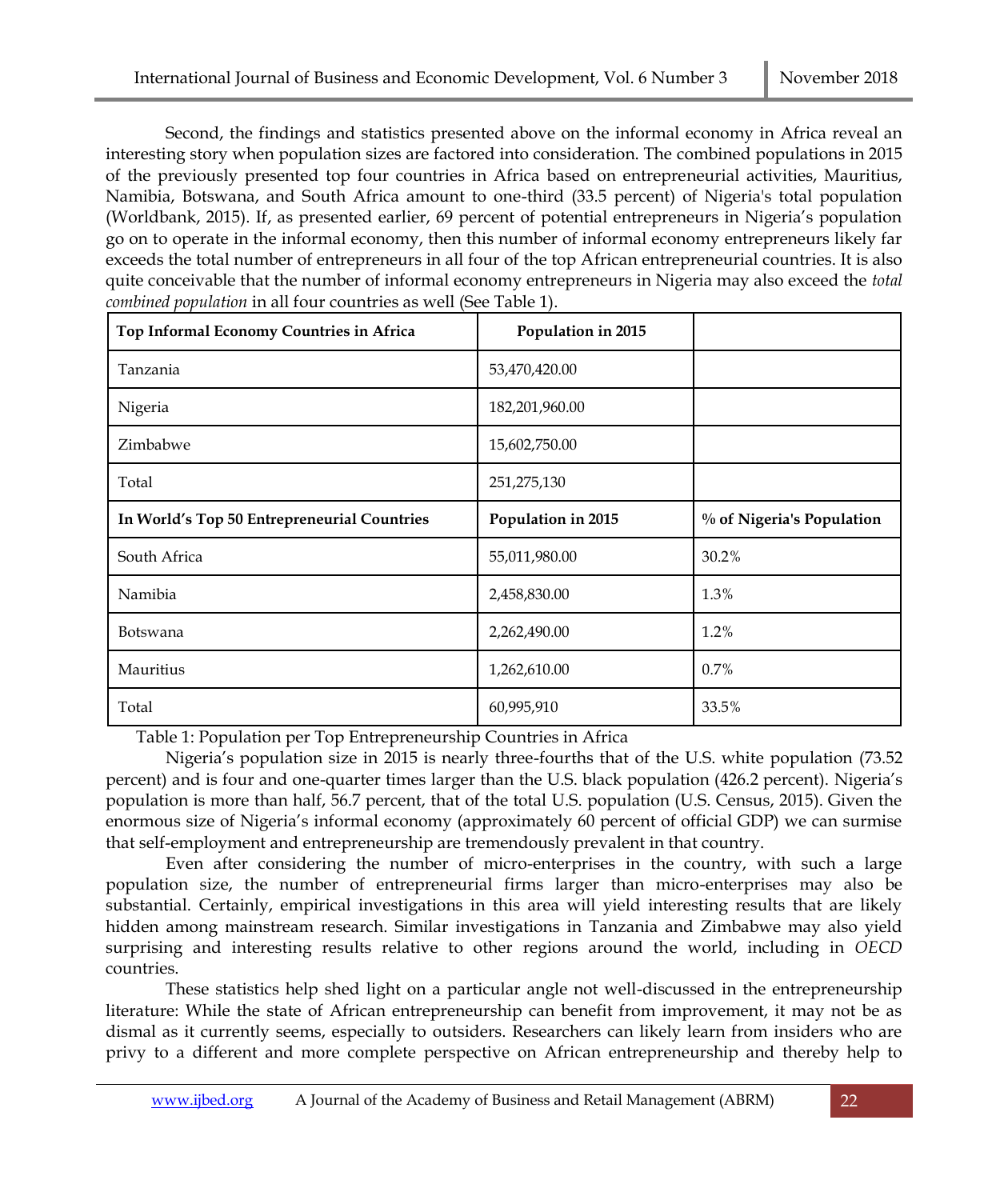minimize any possible distortions and omissions. Implications of minimizing such distortions are many. Some are discussed later in this paper.

Third, earlier in this paper, we questioned whether any trade-offs between the advantages and disadvantages of operating in either the informal or formal economy differ among entrepreneurs in the U.S. compared to those in Africa. From the findings above on Africa, we now expand our list of trade-offs (See Table 2). We believe Table 2 can serve as a helpful teaching tool to expose entrepreneurs to some of the hidden benefits and costs that accompany their choice of *in which economy to operate*. Table 2 shows that the choice to operate fully in the formal economy carries 15 advantages, compared to only 6 advantages for choosing to operate fully in the informal economy. Note that the opposite form of each advantage serves as a disadvantage for the counter choice. Solely from a quantitative perspective the choice to operate in the formal economy far surpasses the informal economy choice. Though we do acknowledge that this analysis weights all trade-offs equally. Further studies should assess the relative weights that people making such choices assign to each trade-off.

|              | Advantages of Formal Economy                                                                                        |    | Advantages of Informal Economy                                                             |
|--------------|---------------------------------------------------------------------------------------------------------------------|----|--------------------------------------------------------------------------------------------|
| $\mathbf{1}$ | access to finance and market information                                                                            |    |                                                                                            |
| 2            | access to public infrastructure and services                                                                        | 1  | legal barriers to entry are sidestepped                                                    |
| 3            | enforceable commercial contracts                                                                                    | 2  | set up, licenses, taxation fees avoided                                                    |
| 4            | limited liability                                                                                                   | 3  | quicker time to launch                                                                     |
| 5            | clear bankruptcy and default rules                                                                                  | 4  | regulation avoided                                                                         |
| 6            | access to government subsidies and incentives,<br>including procurement bids<br>and<br>export<br>promotion packages | -5 | non-exposed not targeted for non-business-<br>related expenses (e.g., bribery, extortion). |
| 7            | membership in formal business associations                                                                          | 6  | "unemployed" and "employed" (dual identity)                                                |
| 8            | access to a formal system of social security                                                                        |    |                                                                                            |
| 9            | eligibility for external financing                                                                                  |    |                                                                                            |
| 10           | enhanced growth opportunity                                                                                         |    |                                                                                            |
| 11           | property rights protection                                                                                          |    |                                                                                            |
| 12           | ability to establish a brick-and-mortar presence                                                                    |    |                                                                                            |
| 13           | assets need not remain liquid                                                                                       |    |                                                                                            |
| 14           | business can exist on public registries                                                                             |    |                                                                                            |
| 15           | undisputedly employed                                                                                               |    |                                                                                            |

Table 2: Trade-offs of Informal vs. Formal Economy in Africa

## **4. Summary and Conclusions**

This study provides two main contributions. First, it argues and introduces evidence to support that, just as the prevalence of black entrepreneurship in the U.S. is likely understated, so too is the prevalence of African entrepreneurship likely understated. Moreover, given Nigeria's huge and growing population size, our study suggests that the number of entrepreneurs in Nigeria may exceed that of many other countries throughout the world. Kenya, Tanzania, Zimbabwe, Ghana, Sierra Leonne, Zambia, and others may be similar.

The second contribution is that this study shows that there are many more advantages to operating in the formal economy than there are to operate in the informal economy. Educators can use our typology in Table 2 to highlight some of these hidden aspects to people who will be confronted with this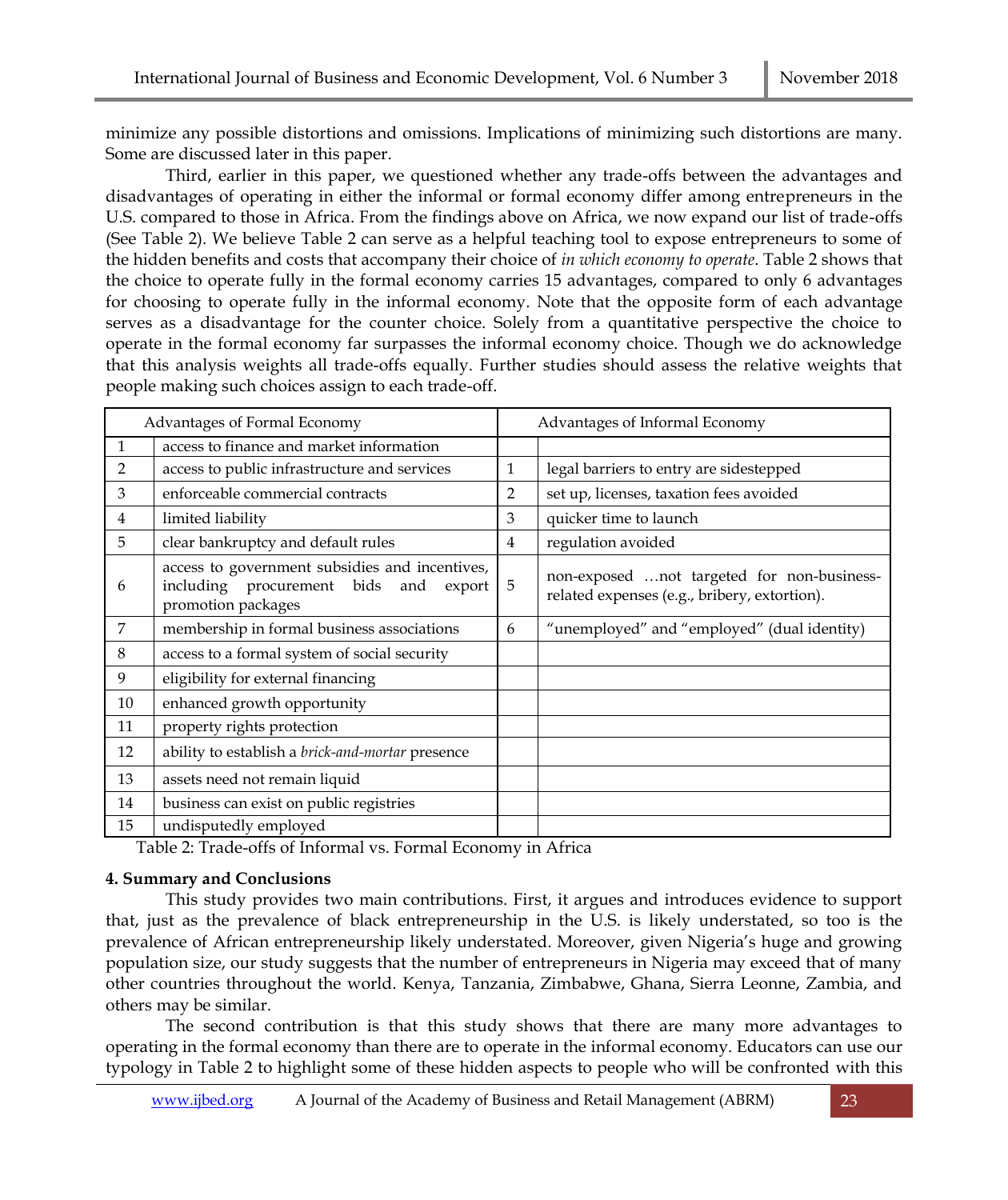choice. This study also argues that "*corruption*" as language and usage may serve as a barrier to connecting entrepreneurs in Africa and outsiders who may be seeking people and places to partner with for entrepreneurship. We believe that if people more critically control for regional behaviors, they will find more grounds of commonality than otherwise obvious. Nonetheless, the need to minimize corruption and regulation for new and existing entrepreneurs to increase formal economy entrepreneurship is also supported in this paper.

# **5. Policy Implications**

Policy-makers should implement strategies to minimize distortions on entrepreneurship across the African region. For Nigeria, these strategies should include articulating, conveying, and leveraging the large competitive advantage that Nigeria offers in terms of entrepreneurship capital. The way Nigeria is captured in the global entrepreneurship and economic literature versus the way it actually *is* likely differs. Potential outcomes to minimizing such distortions are many. First, a more favorable environment for FDI may be revealed. This change could encourage Africa's foreign trade partners to participate more strategically in helping to create the types of institutional, legal, and regulatory environments that attract sufficient FDI. Second, a more accurate assessment of entrepreneurial intentions, propensity, and activities may entice investors to look more favorably at social, micro-, and entrepreneurial investment opportunities in the region. Third, given Africa's enormous entrepreneurship human capital, external private foundations may view the entrepreneurial opportunities in partnering with Africans in an increasingly favorable light. Fourth, entrepreneurial universities may look more favorably at recruiting prospective African entrepreneurs to study in their programs abroad.

Because of bounded rationality, informal economy entrepreneurs are likely to perceive only the positive benefits of trading in the informal economy. When more complete information is considered which includes the costs of forgoing the advantages of the formal economy, the rational choice favors choosing to operate in the formal economy. Quantitatively, there are 15 advantages and 6 disadvantages to operating in the formal economy. In contrast, there are only 6 advantages in addition to 15 disadvantages to operating in the informal economy. Recall that the opposite of each advantage is a disadvantage for the opposite choice. Hence, 15:6 yields a much better ratio than 6:15. We therefore believe that education policies promoting awareness of these differences to current and prospective entrepreneurs will yield tremendously positive results.

Governments, academicians, and researchers should investigate the language of *corruption,*  considering the broader political interpretations and implications of its usage. If an outside group such as investors, co-members in a multi-nation organization with regulatory oversight, or larger trade partners, learns that a nation collects license, permits, expedite fees, and other forms of taxation, but that it does so in an informal manner, the potential for interpretational distortions are substantial.

## **6. Limitations of Study**

One limitation to this study is that there is no such thing as a *one-Africa* as a research subject. Africa is extremely rich and diverse in social and political culture, geography, religion, and business contexts. Much more in-depth and country-specific research is needed, versus treating Africa as a singular research subject. An additional limitation to our work is that we do not consider qualitative nor weighted values in our analysis of trade-offs.

# **7. Future Research Recommendations**

We have identified several research directions that should help advance knowledge in this very important area of advancing entrepreneurship models in Africa. First, we hope that other researchers will join us in investigating the relative rates of informal economy participation among areas of high black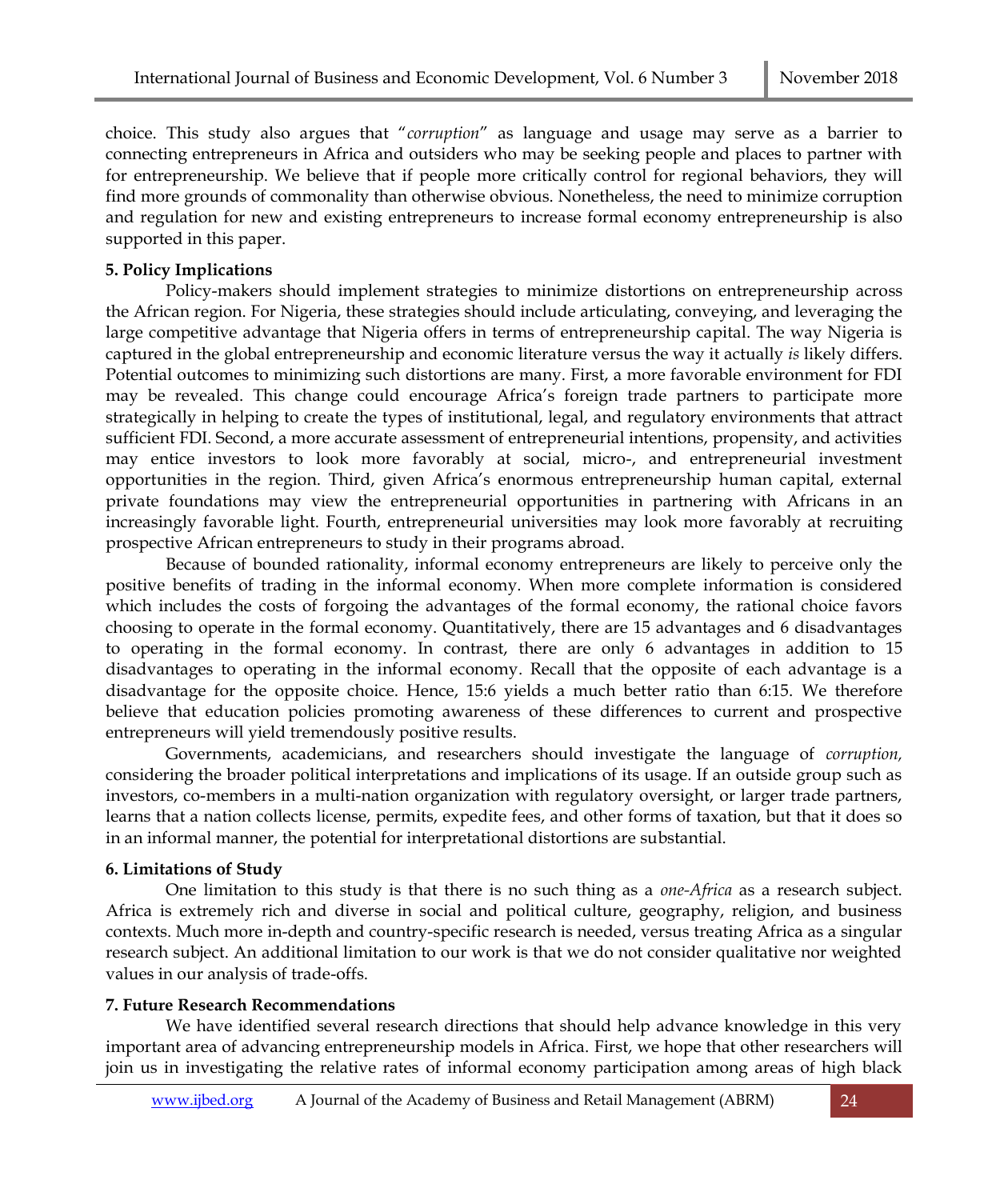population density in different parts throughout the world. Second, future research studies should survey informal economy entrepreneurs to identify weighted averages that these entrepreneurs assign to each trade-off. Research should also identify if any patterns exist among the weights as people change from one economy to the other, or among people who trade simultaneously in both economies. Third, research should investigate the actual number of micro-enterprises versus non-micro-enterprises in countries such as and similar to Nigeria, Tanzania, and Zimbabwe with high informal economy activity. Fourth, research should investigate how *informalization* moderates or mediates corruption. Fifth, research should investigate if additional hidden entrepreneurial competitive advantages exist in other African countries. Sixth, research should investigate best practices for decreasing regulation in a manner that attracts informal economy entrepreneurs in Africa to the formal economy. Seventh, research should investigate if "*corruption*" is used as a political language tool for Africa. Our eighth and final recommendation is to investigate ways in which entrepreneurial education programs in outside countries can partner with informal economy entrepreneurs, students, and other entrepreneurs to create entrepreneurial solutions to regional, international, and global problems.

## **References**

- Amine, L.S. and Staub, K.M. (2009). Women entrepreneurs in Sub-Saharan Africa: An institutional theory analysis from a social marketing point of view. *Entrepreneurship and Regional Development, 21*(2), pp. 183-211.
- Atchoarena, D., and Delluc, A. M. (2001). Revisiting technical and vocational education and training in Sub-Saharan Africa. *IIEP Paris*.
- Bates, T. (1996). The financial capital needs of Black-owned businesses. *Journal of Developmental Entrepreneurship*, *1*(1), pp. 1-15.
- Bhattacharyya, D.K., and Ghose, S. (1998). Corruption in India and the hidden economy. *Economic and Political Weekly*, *33*(44), pp. 2795–2799.
- Bradford, W. D. (2003). The wealth dynamics of entrepreneurship for black and white families in the U.S. *Review of Income and Wealth*, *49*(1), pp. 89-116.
- Butler, J. S. (1991). Entrepreneurship and self-help among black Americans: A reconsideration of race and economics. Albany: State University of New York Press.
- Chen, M.A. (2012). The informal economy: Definitions, theories and policies. *Women in Informal Employment: Globalizing and Organizing (WIEGO),* Working Paper, 1-26.
- Cross, J.C. (2000). Street vendors, modernity and postmodernity: Conflict and compromise in the global economy. *International Journal of Sociology and Social Policy*, *20*, pp. 29-51.
- Crump, M.E.S. (2013). Black entrepreneurship: Formal versus informal economy exploitation. *Washington Business Research Journal, 3*(1), pp. 85-111.
- Crump, M.E.S., Hill, N.J., and Tayor, P.G. (2017). Examining minority population and the impact of informal economy activity on collected revenues in U.S. cities. *Washington Business Research Journal*, *7*(1), pp. 6-41.
- DeJaeghere, J. and Baxter, A. (2014). Entrepreneurship education for youth in sub-Saharan Africa: A capability approach as an alternative framework to neoliberalism's individualizing risks. *Progress in Development Studies, 14*(1), pp. 61-76.
- De Soto, H. (1989). The other path: The invisible revolution in the third world. London: Tauris.
- Djankov, S., La Porta R., Lopez-de-Silanes F., Shleifer, A. (2002). The Regulation of Entry, The Quarterly Journal of Economics, *117*(1), pp. 1–37.
- Dreher, A., and Schneider, F. (2010). Corruption and the shadow economy: an empirical analysis. *Public Choice*, *144*(1/2), pp. 215-238.
- Edgcomb, E.L., and T. Thetford (2004). *The Informal Economy: Making it in Rural America*. Aspen Institute: Washington, DC.
- Fadahunsi, A., and Rosa, P. (2002). Entrepreneurship and illegality: Insights from the Nigerian cross-border trade. *Journal of Business Venturing*, 17, pp. 397–429.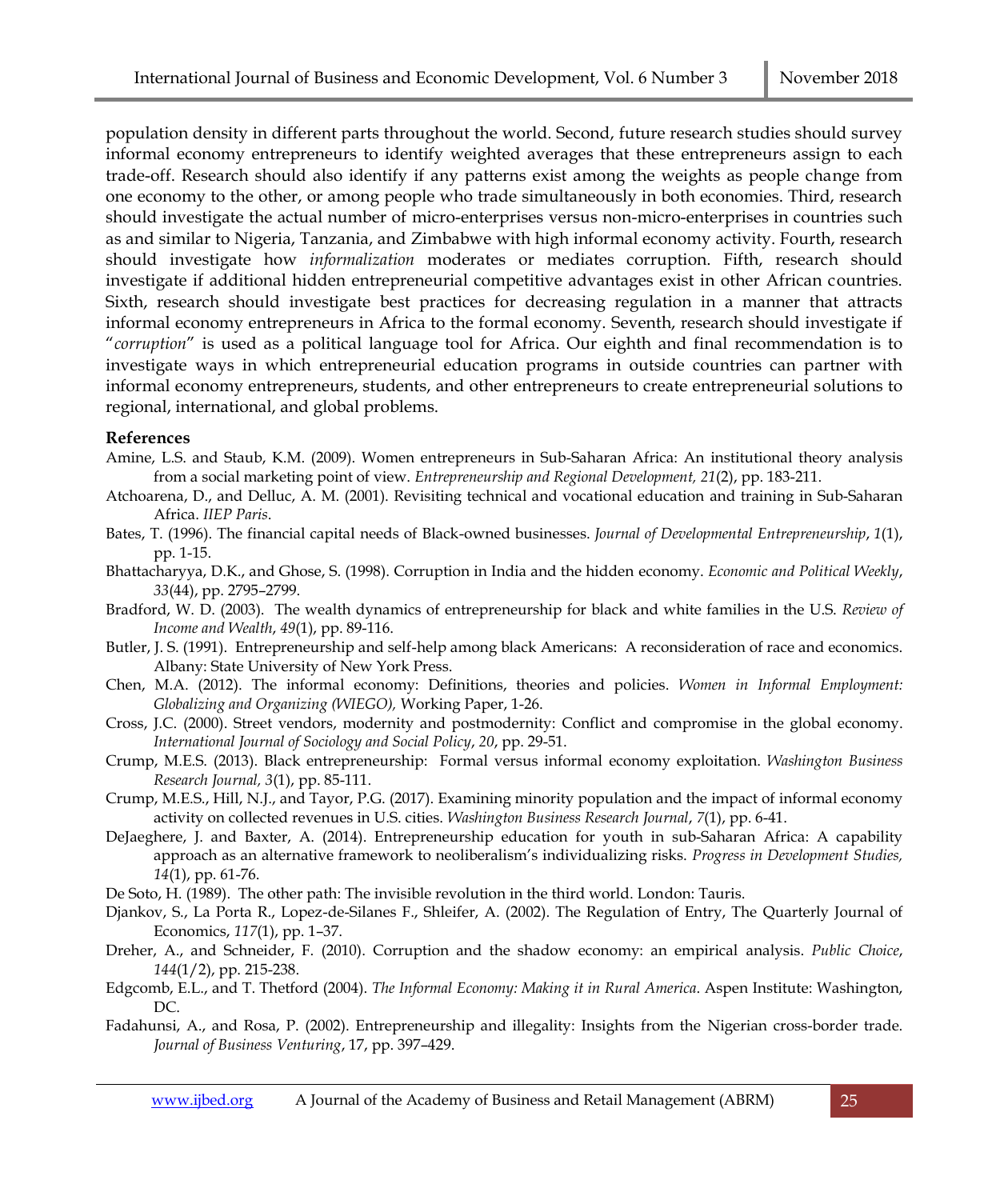- Fairlie, R. W. (1999). The absence of the African-American owned business: An analysis of the dynamics of selfemployment. *Journal of Labor Economics*, *17*(1), pp. 80-108.
- Fairlie, R. W., and Meyer, B. D. (1996). Ethnic and racial self-employment differences and possible explanations. *The Journal of Human Resources*, *31*(4), pp. 757-793.
- Fairlie, R. W., and Meyer, B. D. (2000). Trends in self-employment among white and black men during the twentieth century. *Journal of Human Resources*, *35*(4), pp. 643-669.
- Fairlie, R. W., and Robb, A. M. (2007). Why are black-owned businesses less successful than white-owned businesses? The role of families, inheritances, and business human capital. *Journal of Labor Economics*, *25*(2), pp. 289-323.

Ford, N (2009). Low valuations hide true worth of Africa's best. African Business, (352), pp. 14-21.

- Friedman, E., Johnson, S., Kaufmann, D. and Zoido-Lobaton, P. (2000). Dodging the grabbing hand: The determinants of unofficial activity in 69 countries, *Journal of Public Economics, 76*(3), pp.459-493.
- Godfrey P.C. (2011). Toward a theory of the informal economy, *Academy of Management Annals*, *5*(1), pp. 231– 277.
- Goedhuys, M., Mohnen, P., and Taha, T. (2016). Corruption, innovation and firm growth: firm-level evidence from Egypt and Tunisia. *Eurasian Business Review*, *6*(3), pp. 299-322.
- Guillermo, V. (2008). What is the size of the pie? Measuring the informal economy in Latin America and the Caribbean. *Money Affairs, 21*(2), pp. 161-191.
- Hofstede, G. (1983). National cultures in four dimensions A research-based theory of cultural differences among nations. International Studies of Management and Organization, 13(1-2), pp. 46-74.
- Hout, M., and Rosen, H. S. (2000). Self-employment, family background, and race. *Journal of Human Resources*, *35*(4), pp. 670-692.
- International Labour Office, 2012. International Standard Classification of Occupations, ISCO-08 (Geneva). ------- 2012. Women in Informal Employment: Globalizing and Organizing
- (WIEGO). 2012. Women and men in the informal economy 2012 A statistical picture (Geneva).
- Johnson, S., Kaufmann, D., Zoido-Lobaton, P. (1998). Regulatory discretion and the unofficial economy, *The American Economic Review, 88*(2), pp.387-392.
- Kaufmann, D. (1997). Corruption: the facts. *Foreign Policy*, *107*, pp.114-131. Kent, D. W., and Mushi, P. S. (1995). *The Education and Training of Artisans for the Informal Sector in Tanzania. Education Research. Serial No. 18*.
- Khavul, S., Bruton, G. D., and Wood, (2009). Informal family business in Africa. *Entrepreneurship: Theory and Practice, 33*(6), pp. 1219-1238.
- Kiggundu, Moses N. (2002). Entrepreneurs and entrepreneurship in Africa: What is known and what needs to be done. *Journal of Developmental Entrepreneurship, 7*(3), pp. 239-258.
- Klapper, L., and Love, I. (2010). The Impact of Business Environment Reforms on New Firm Registration. World Bank Policy Research Working Paper No. 5493. Available at SSRN: https://ssrn.com/abstract=1721331
- Köllinger, P., and Minniti, M. (2006). Not for lack of trying: American entrepreneurship in black and white. *Small Business Economics, 27*(1), pp. 59-79.
- Krizinger, E. and von Solms, SH (2012). A framework for cyber security in Africa. *Journal of Information Assurance and Cybersecurity, (2012)*, pp. 1-10.
- Kshetri, K. (2011). Institution and economic foundations of entrepreneurship in Africa: An overview. *Journal of Developmental Entrepreneurship, 16*(1), pp. 9-35.
- Kus, B. (2010). Regulatory governance and the informal economy: Cross-national comparisons, *Socio-Economic Review*, *8*, pp. 487-510.
- Libombo, D.B. and Dinin, A. (2015). Entrepreneurship education in the context of developing countries: Study of the status and the main barriers in Mozambican higher education institutions. *Journal of Developmental Entrepreneurship*, *20*(3), pp. 1-26.
- Macias, B. and Cazzavillan, G. (2010). Modelling the informal economy in Mexico. A structural equation approach. *The Journal of Developing Areas, 44*(1), pp. 345-365.
- Maloney, W. F. (2004). Informality revisited. *World Development, 32*(7), pp. 1159-1178. Mbaku, JM (2007). Institutions and Poverty Alleviation in Africa. African and Asian Studies, 6(1/2), pp. 107-134.
- Mitra, D (1999). Endogenous Lobby Formation and Endogenous Protection: A Long-Run Model of Trade Policy Determination. American Economic Review, 89(5), pp. 1116-1134.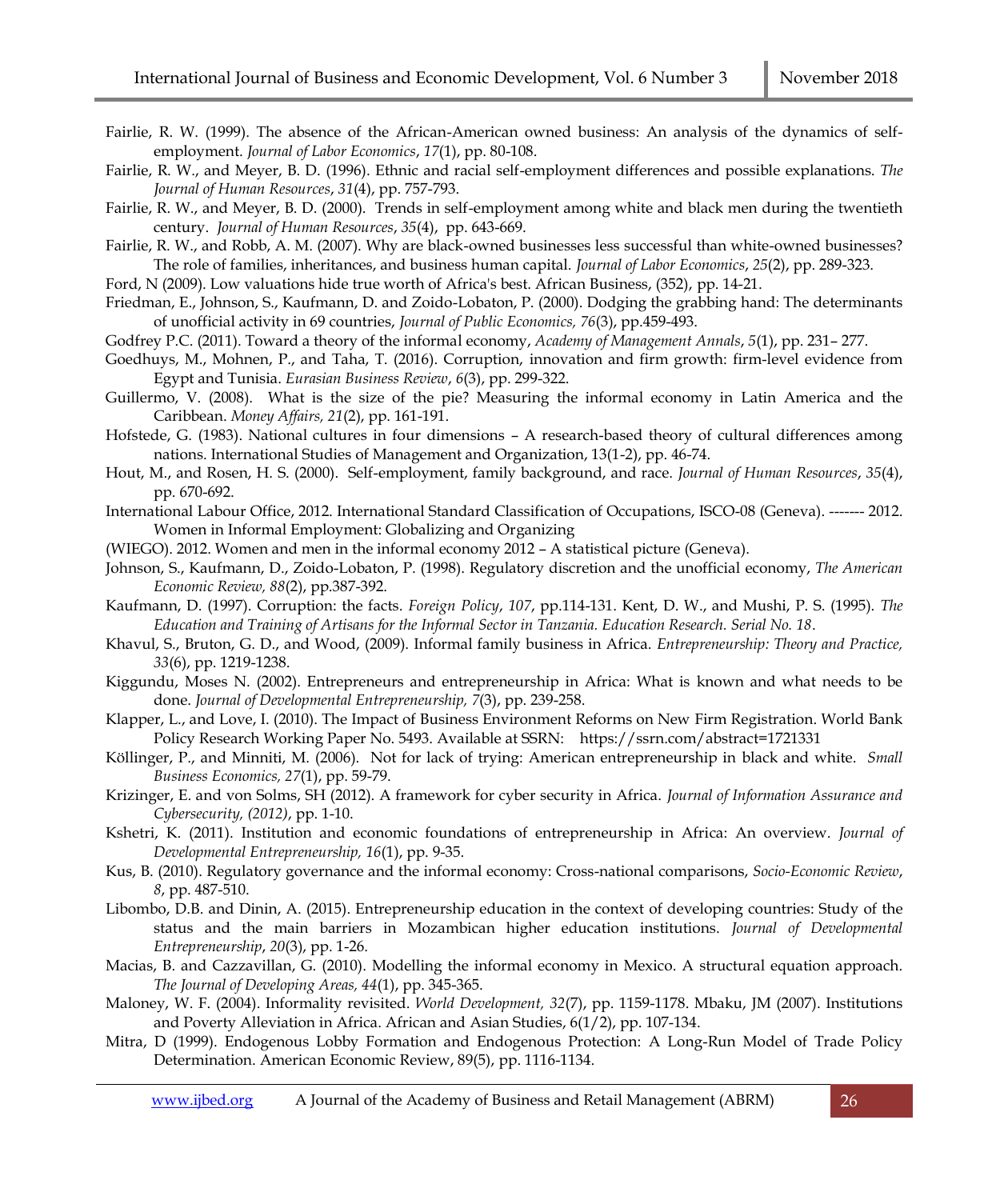- Mukherjee, D., 2016. Informal economy in emerging economies: Not a substitute but a complement! *International Journal of Business and Economic Development*, *4*(3) pp. 16-27.
- Munemo, Jonthan (2012). Entrepreneurship in developing countries: Is Africa different? *Journal of Developmental*  Entrepreneurship*, 17*(1), pp. 1-12.
- Murthy, V. N., Nath, R., and Soleimani, M. (2015). Long term factors of internet diffusion in Sub-Saharan Africa: A Panel Co-Integration Analysis. *Journal of International Technology and Information Management*, *24*(4), pp. 5.
- Musarurwa, A., and Jazri, H. (2014). A proposed framework to measure growth of critical information infrastructure protection in Africa. International Conference on Emerging Trends and Computer Communications, May. Namibia. pp. 85-90.
- Mvunganyi, J (2010). African Youth Bear Brunt of Global Economic Crisis, 25 January, available at: [http://www1.voanews.com/english/news/africa/African-Youth-Bear-Brunt-of-G](http://www1.voanews.com/english/news/africa/African-Youth-Bear-Brunt-of-)lobal-Economic-Crisis-82601422.html
- Okpara, J. O., and Wynn, P. (2007). Determinants of small business growth constraints in a Sub-Saharan African economy. *SAM advanced management journal*, *72*(2), pp. 24.
- Oladipo, Tomi (2015). Cyber-crime is Africa's 'next big threat', experts warn. BBC.
- Olson, M (1996). Big bills left on the sidewalk: Why some Nations are rich, and others are poor. *Journal of Economic Perspectives*, 10, pp. 3-24.
- Omer, N., Van Burg, E., Peters, R. M., and Visser, K. (2015). Internationalization as a "work-around" strategy: How going abroad can help SMEs overcome local constraints. *Journal of Developmental Entrepreneurship*, *20*(2), pp. 1- 22.
- Prahalad, CK (2005). Aid is not the answer. Wall Street Journal (Eastern edition), A.8.
- Rheault, M and B Tortora (2008). Nigeria: Drivers and challenges of entrepreneurship.
- www.gallup.com/poll/106345/nigeria-drivers-challenges-entrepreneurship.aspx.
- Rin, M., Sembenelli, A., and Giacomo, M. (2010). Corporate taxation and the size of new firms: evidence from Europe. *Journal of the European Economic Association*, *8*(2‐3), pp. 606-616.
- Robinson, P.J.A., Haugh, H.M., and Obeng, B.A. (2009). Entrepreneurship and innovation in Ghana: Enterprising Africa. Small Business Economics, *32*, pp. 331-350.
- Schneider, F. (2002). Size and measurement of the informal economy in 110 countries around the world. Paper presented at Workshop of Australian National Tax Centre, Canberra, Australia.
- ------ (2005a). Shadow economies around the world: what do we really know? *European Journal of Political Economy*, *21*(3), pp. 598-642.
- ------ (2005b). The size of shadow economies in 145 countries from 1999 to
- 2003. *The Brown Journal of World Affairs. 11*(2), pp. 113-129.
- Schuck, P. H., and Litan, R. E. (1987). Regulatory reform in Peru regulation. *AEI Journal on Government and Society, 11*(1), pp. 36-43.
- Shleifer, A. (1997). The government in transition. *European Economic Review*, *41*(3), pp.385-410.
- Shleifer, A., Vishny, R. (1993). Corruption. *Quarterly Journal of Economics*, *108*, pp. 599–618.
- ----- (1994). Politicians and firms. *Quarterly Journal of Economics*, *109*, pp.995–1025.
- ----- (1998). The grabbing hands. Harvard University Press.
- Sievers, SE (2001). Competitiveness and foreign direct investment in Africa. In Policies to Promote Competitiveness in Manufacturing in Sub-Saharan Africa, SM Nsouli (eds.). Paris: Organization for Economic Cooperation and Development.
- Singh, R. P., Crump, M. E. S., and Zu, X. (2009). Family matters: Examining how self-
- employed blacks and whites differ in having self-employed parents. In Bradshaw, M..V. and Carrington, P. T. (eds.) *Entrepreneurship and its Economic Significance, Behavior and Effects* (pp. 1-20). New York, NY: Nova Science Publishers.
- Snyder, K.A. (2004). Routes to the informal economy in New York's East village: crises, economics and identity. *Sociological Perspectives*, *47*, pp. 215-240.
- Svensson, J. (2005). Eight questions about corruption. *Journal of Economic Perspectives, 19*(3), pp. 19-42.